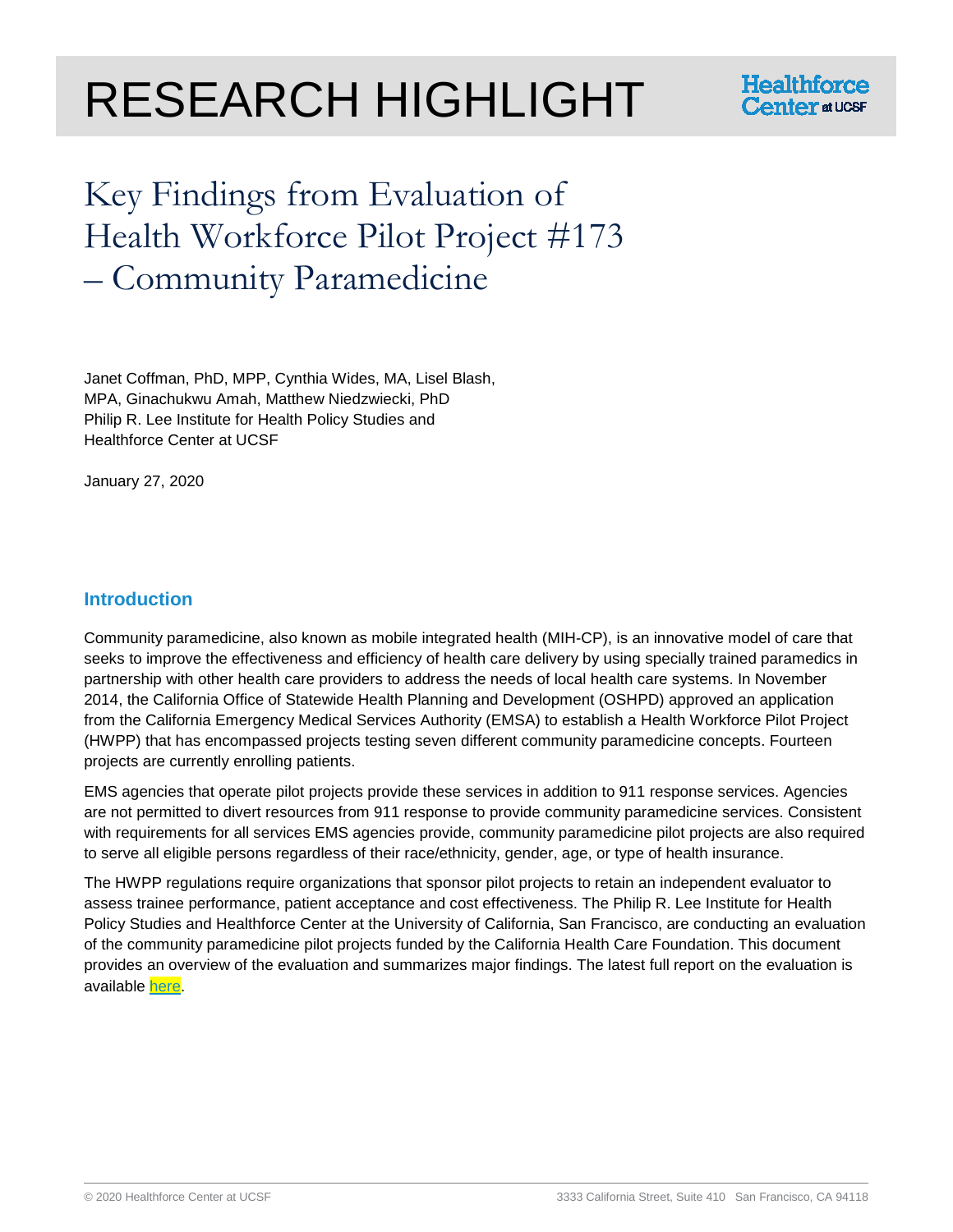# **Evaluation Methodology**

The primary objectives of the evaluation are to assess the safety and effectiveness of the pilot projects and to estimate their potential to yield savings for health plans and health systems.

#### **Safety and Effectiveness**

- The evaluation contains extensive information about the safety and effectiveness of the pilot projects.
- Every project has a project manager, a medical director who is an emergency medicine physician, and a quality assurance officer who is most often a registered nurse whose specialty is emergency nursing.
- The pilot projects review records for 100% of the patients they enroll to monitor patient safety.
- Sites are required to report unusual occurrences to EMSA's project manager.
- The independent evaluator reviews data provided by sites for the evaluation and shares any concerns about patient safety that emerge from the data with EMSA and OSHPD.

#### **Cost Analysis**

- The evaluation was designed to estimate the potential of the pilot projects to yield savings for health plans and health systems. It was not designed to assess the cost effectiveness of the pilot projects. Mature programs in other states have been able to demonstrate cost effectiveness.
- The independent evaluator conducted an analysis of incremental costs incurred by participating EMS providers. Costs that EMS providers would incur regardless of whether they were participating in the pilot project, such as dispatching ambulances for 911 calls, were not included.
- Estimating costs for labor and vehicles across the pilot projects is difficult due to differences in how projects are staffed, generosity of employee benefits, and the manner in which each site allocates costs for vehicles, supplies, etc., to the pilot project activities.

#### **Dissemination and Use of the Evaluation**

- All data received from the sites are included in the quarterly reports that the evaluator submits to OSHPD. Only the evaluator, not EMSA, receives data from the project sites.
- A report summarizing findings from the evaluation for the first year in which the pilot projects were in operation was released in January 2017. Updates to the initial report were released in February 2018, July 2018, February 2019, and August 2019. The latest update to the report was released on January 27, 2020, and is available [here.](https://healthforce.ucsf.edu/sites/healthforce.ucsf.edu/files/publication-pdf/6th%20update%20to%20public%20report%20on%20CA%20%20CP%20project_012520.pdf)
- Findings from the quarterly reports and the annual reports on the evaluation are shared with EMSA which has used the findings to make decisions regarding the pilot projects.
	- $\circ$  EMSA discontinued the alternate destination urgent care projects because the evaluation found that enrollment was low.
	- o EMSA required Butte's post-discharge project to change its protocol to provide a home visit to every patient enrolled because the evaluation found that the other four post-discharge projects, all of which provided a home visit to every patient, had better outcomes.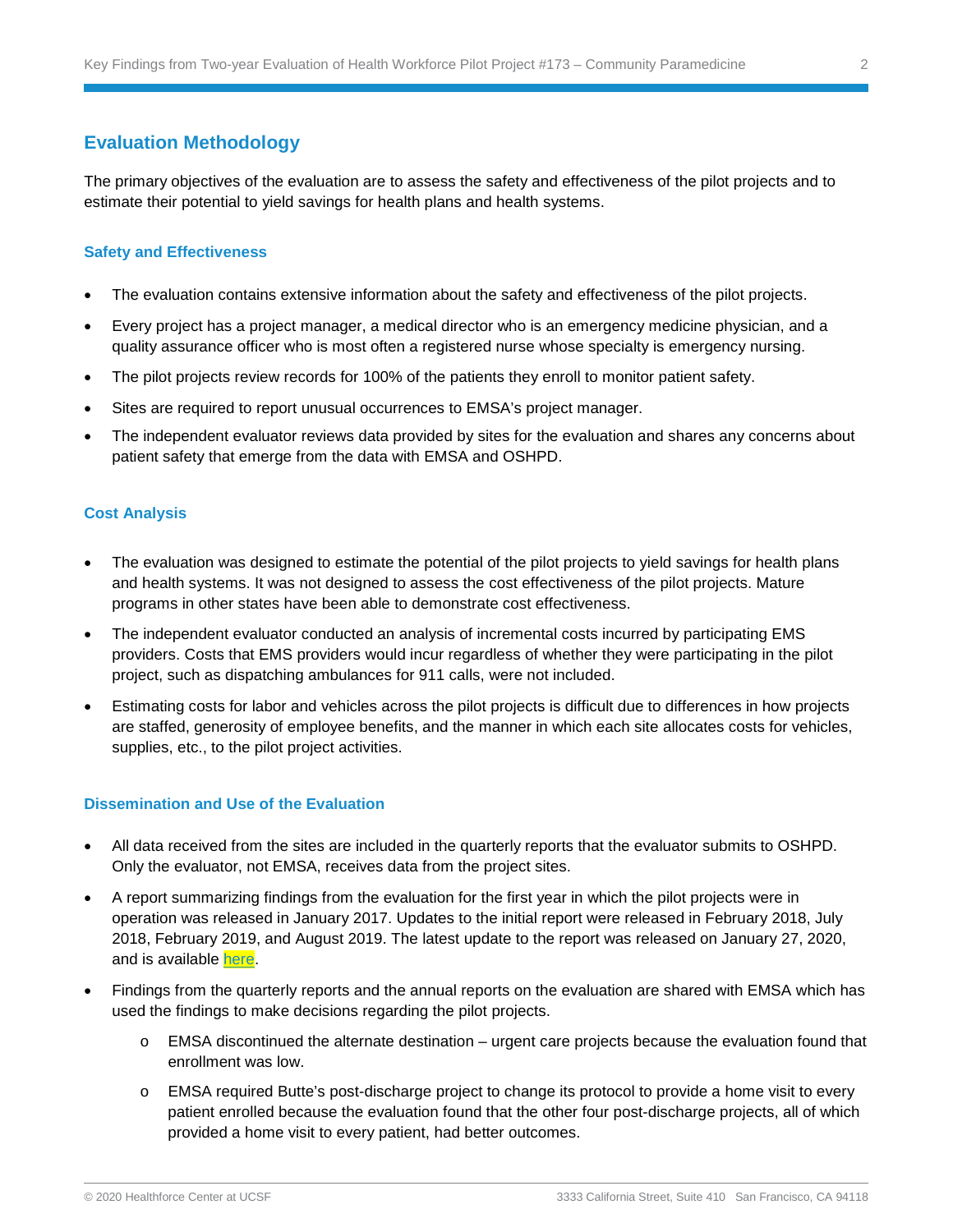### **General Findings**

#### **Safety**

• None of the pilot projects have resulted in any adverse outcomes for patients.

#### **Collaboration with Other Health Professionals**

• In all projects, paramedics collaborate with registered nurses (RNs), mental health professionals, social services providers, and other health professionals. They do not replace any other healthcare personnel.

#### **Enrollment**

- Each of the pilot projects was implemented in response to local needs and serves people with specific health care needs within specific parts of the healthcare system. Projects were designed at the local level by the local EMS authority, emergency (911) response partners, and health care delivery system partners to meet the needs of specific groups of people in their communities.
- Due to large differences in the demographic characteristics of people in different regions of California, the demographic characteristics of persons served by the pilot projects should not be expected to reflect the demographic characteristics of California's overall population.
- There are multiple reasons why the numbers of patients enrolled by pilot projects have been lower than the numbers that sites projected in their applications. These reasons include
	- o The data that were available to pilot sites to estimate the number of people who would be eligible to enroll in the pilot projects were limited.
	- o Some sites have had staffing challenges that have prevented them from offering community paramedicine services to all eligible patients.
	- o All patients are offered the option to accept or decline enrollment. Some eligible people have chosen not to enroll.

# **Concept Specific Findings**

#### **Alternate Destination – Mental Health Crisis Center**

- The four alternate destination mental health project enrolled 3,085 persons between September 2015 and September 2019.
- Persons enrolled in the alternate destination mental health projects receive care from a mental health professional more quickly than persons with mental health needs who were not enrolled in one of the pilot projects because they do not have to first go to an ED for a medical evaluation and then be transported to a mental health crisis center.
- Stanislaus' pilot project only enrolls Medi-Cal beneficiaries and uninsured persons because the mental health crisis center that participates in the pilot project is operated by Stanislaus County and only accepts Medi-Cal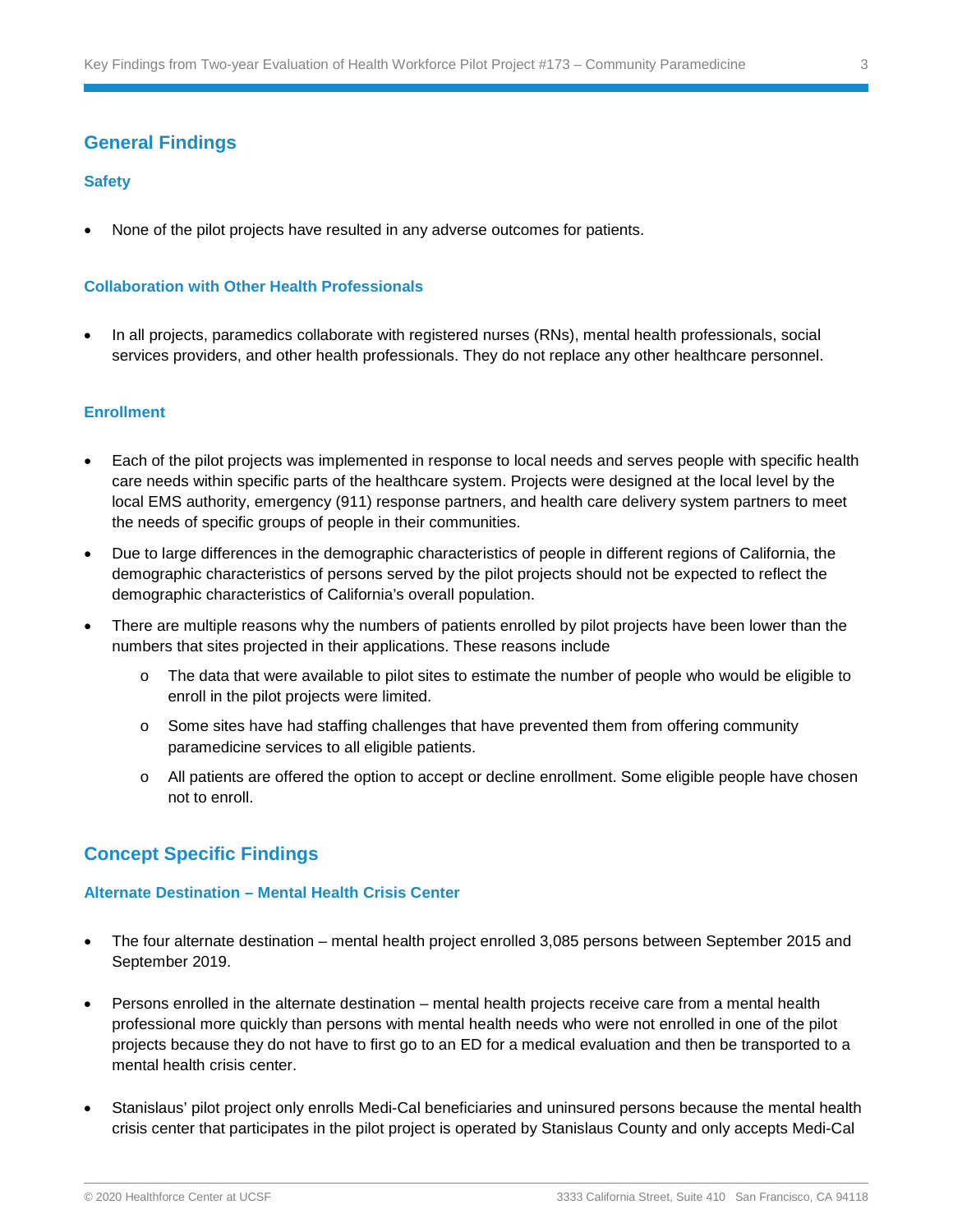beneficiaries and uninsured persons. The other three Alternate Destination – Mental Health projects enroll all eligible patients regardless of insurance status.

- The rate at which patients transported to mental health crisis centers are transported to an ED within six hours of admission is low.
	- o Only 2% of the patients transported to a mental health crisis center (65 of 3,085 patients) had a secondary transport to an ED.
	- o Only six patients were admitted to a hospital for inpatient medical care; all others were treated in an ED and released or transferred to a psychiatric facility.
	- o The savings associated with transporting 3,020 patients directly to a mental health crisis center without first transporting them to an ED for medical clearance exceeds the costs associated with secondary transports to an ED for 65 patients.

#### **Alternate Destination – Sobering Center**

- The two alternate destination sobering center projects enrolled 2,186 persons between February 2017 and September 2019. 2,178 patients were transported to San Francisco's sobering center and eight were transported to Los Angeles' sobering center.
- RNs on the sobering centers' staff monitor acutely intoxicated patients closely and focus exclusively on their needs.
- The evaluation is collecting data on the number of people transported to sobering centers who are turned away by RNs on the sobering center's staff.
	- o From February 2017 through September 2019, RNs refused to admit only 2 of the 2,186 patients transported to the sobering center.
	- $\circ$  In both cases, the patients were refused because they did not meet the sobering center's criteria for admission.
	- o Both patients were transported to an ED, treated and released.
- The rate at which patients transported to a sobering center are transported to an ED within six hours of admission is low.
	- o Only 2% of the patients transported to a sobering center (36 of 2,186 patients) had a secondary transport to an ED.
	- o Only three patients were admitted to a hospital for inpatient medical care; all others were treated in an ED and released or transferred to a psychiatric facility.
- The savings associated with transporting 2,148 patients directly to the sobering center instead of first transporting them to an ED for medical clearance exceed the costs associated with secondary transports to an ED for 38 patients.
- The intensity of case management and supportive services available to acutely intoxicated persons treated at the sobering center is greater than the intensity of services provided by EDs.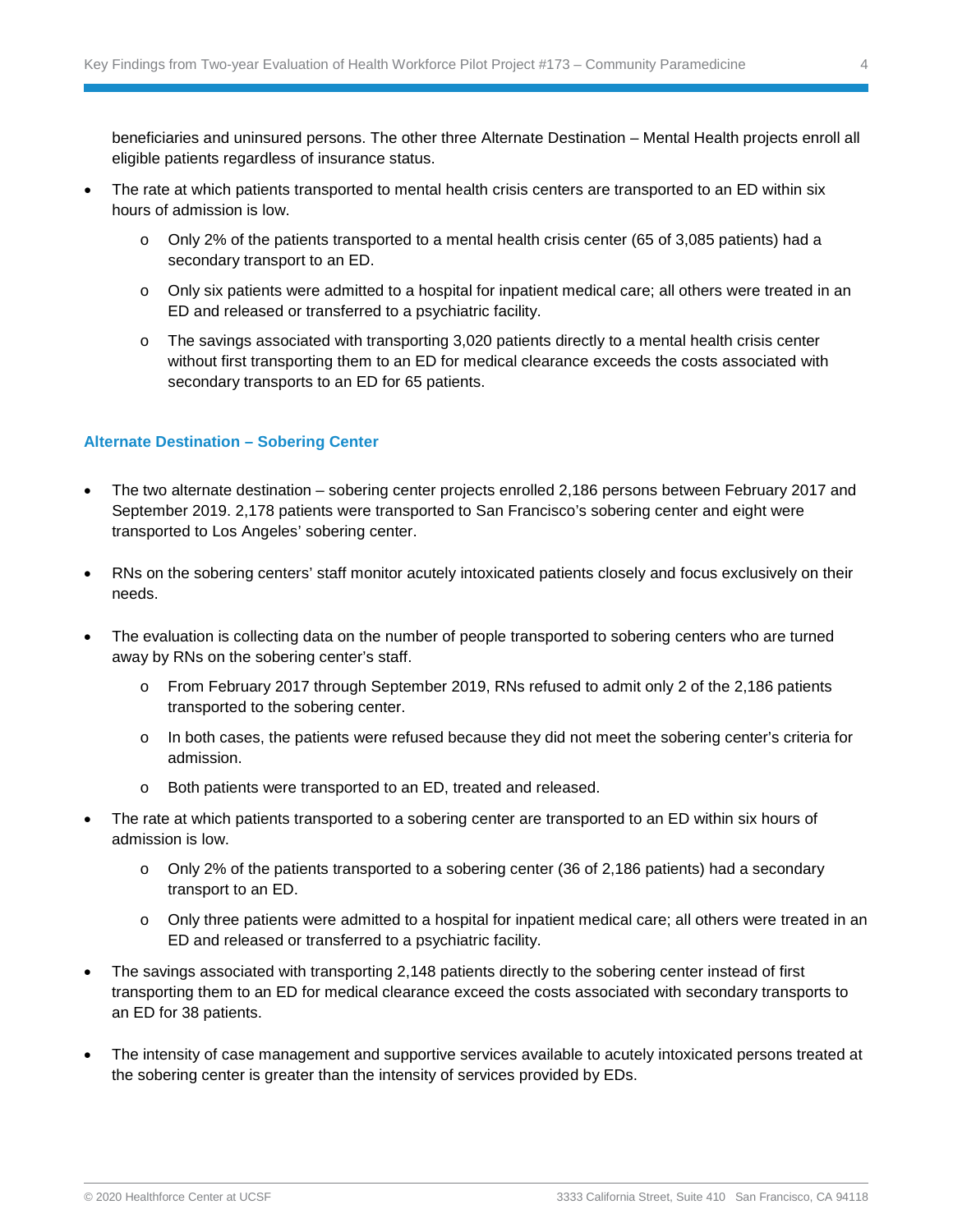#### **Post-Discharge**

- The five post-discharge projects enrolled 1,780 people between June 2015 and September 2019.
- The one post-discharge project for which patients have a higher rate of hospital readmission within 30 days of discharge than the hospital's historical rate originally did not offer home visits to all patients. EMSA required this project (Butte) to revise its protocol to visit every patient in his or her home at least once unless the patient declines.
- Persons enrolled in the four post-discharge projects that have always provided a home visit to every patient (Alameda, San Bernardino, Solano, and UCLA – Glendale) have 30-day readmission rates that are lower than their partner hospitals' historical readmission rates except for persons enrolled in Alameda's project who have chronic obstructive pulmonary disease.
- The quarterly reports that the evaluator provides to OSHPD and the public reports on the evaluation include data on revisits to an ED within 30 days of hospital discharge and note differences between the site that originally did not offer home visits (Butte) to all patients and the four sites that did.
- The rates of ED revisits reported in the quarterly reports to OSHPD are for all ED revisits regardless of whether those revisits resulted in readmission to an inpatient ward.
- The public report on the evaluation does not compare the impact of the post-discharge projects on repeat visits to the ED and placement of patients on observation status because the project lacks a source of readily available historical data on repeat ED visits and use of observation status at hospitals participating in the pilot projects. Comparisons that rely on data from other hospitals may not reflect the actual experience of participating hospitals.

#### **Frequent EMS Users**

- The three Frequent EMS user projects enrolled 330 people between July 2015 and September 2019.
- All three Frequent EMS user projects utilize community paramedics on a full-time basis. When these paramedics are working as community paramedics they are not scheduled to respond to 911 calls. They only respond if a 911 call involves one of their clients.
- The Frequent EMS user projects link clients to organizations that provide a wide range of services including medical care, mental health services, drug and alcohol treatment, food assistance, housing assistance, transportation assistance and domestic violence resources.
- In December 2016, the community paramedics working on San Diego's project were reassigned to traditional 911 response crews. Their employer was experiencing difficulties meeting contractual obligations for 911 response and determined that all paramedics needed to be assigned to 911 response crews. According to San Diego management, these difficulties were not due to the community paramedicine pilot project. The project was relaunched in June 2019 and enrolled 12 additional clients through September 2019.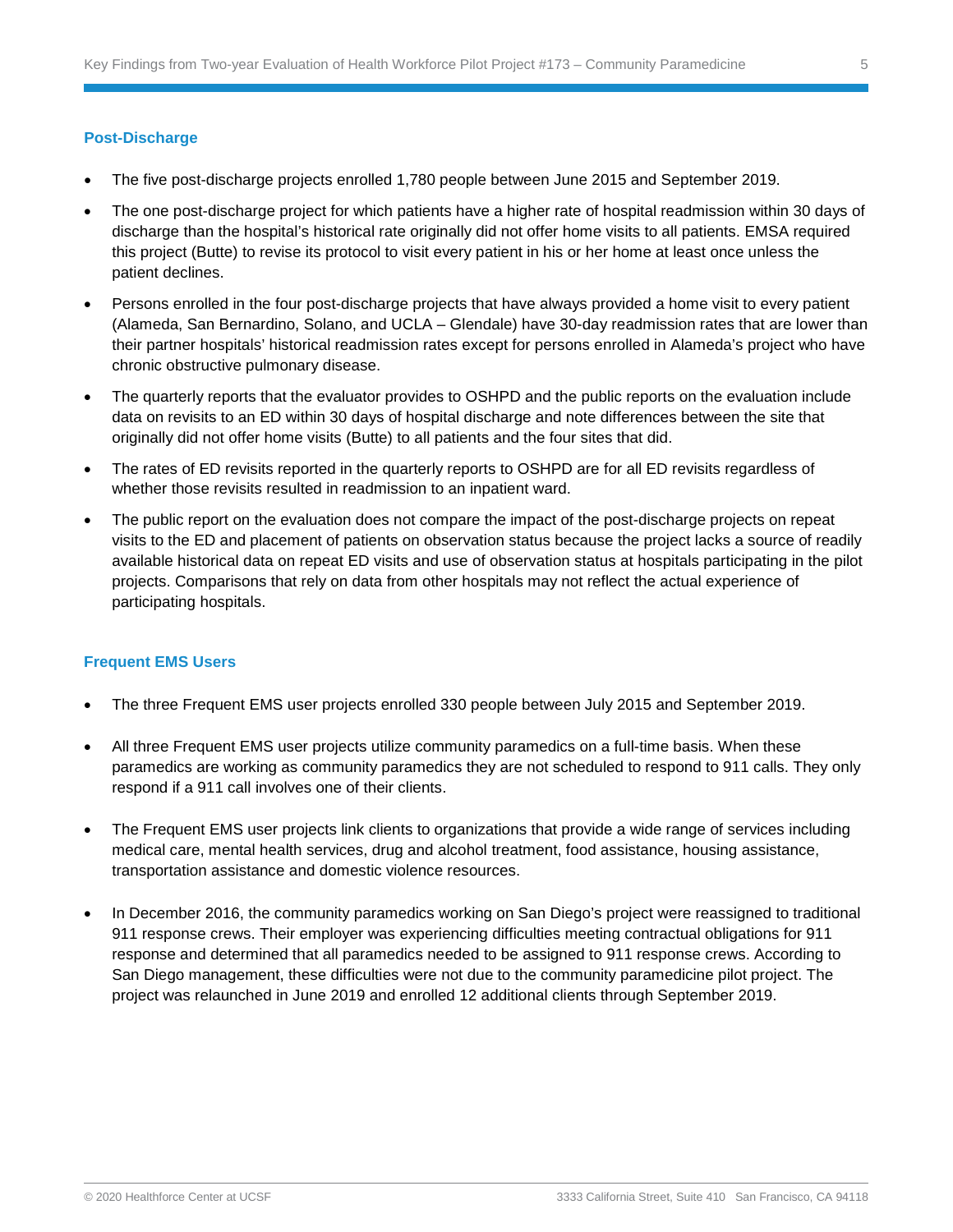#### **Hospice**

- Ventura County's hospice project enrolled 376 people between August 2015 and September 2019.
- Since this is a pilot project, Ventura County's EMS agency only partners with a small number of hospices with which it has close relationships.
- The community paramedics support RNs who work for partner hospices by responding rapidly to 911 calls. If a hospice RN is not already on scene, the community paramedic who responds to the call contacts a hospice nurse who provides guidance on how to care for the patient.
- The hospice project has reduced the percentage of hospice patients transported to an ED from 80% to 27%.
- For Ventura's hospice project, the evaluation used a higher baseline rate of transports of hospice patients who called 911 than the rate Ventura reported in its application to participate in the pilot project. Subsequent to submission of the application, Ventura conducted a more thorough electronic search of its records of 911 calls. That analysis identified additional 911 calls that involved transport of hospice patients to an ED.

#### **Directly Observed Therapy for Tuberculosis**

- Ventura County's directly observed therapy for tuberculosis project enrolled 52 people between June 2015 and September 2019.
- The community paramedics who participate in Ventura's directly observed therapy for tuberculosis project receive direction from the county's tuberculosis control physician and RN manager.
- The community paramedics who participate in this project have not displaced any community health workers. Ventura County has not terminated nor has it reduced the hours of any community health workers employed by the tuberculosis control program. Paramedics complement community health workers, enabling Ventura County to provide directly observed therapy to more people with tuberculosis.
- The community paramedics dispensed 99.96% of doses prescribed by the tuberculosis control physician due to their availability after hours and weekends and their ability to serve people in all parts of the county.

#### **Alternate Destination – Urgent Care Center**

- The three alternate destination urgent care projects enrolled 48 people between September 2015 and September 2017.
- EMSA cancelled the alternate destination urgent care projects due to the low enrollment which made it impossible to conclusively evaluate the safety and effectiveness of the concept and to estimate the potential for this approach to yield savings for health plans and health systems.